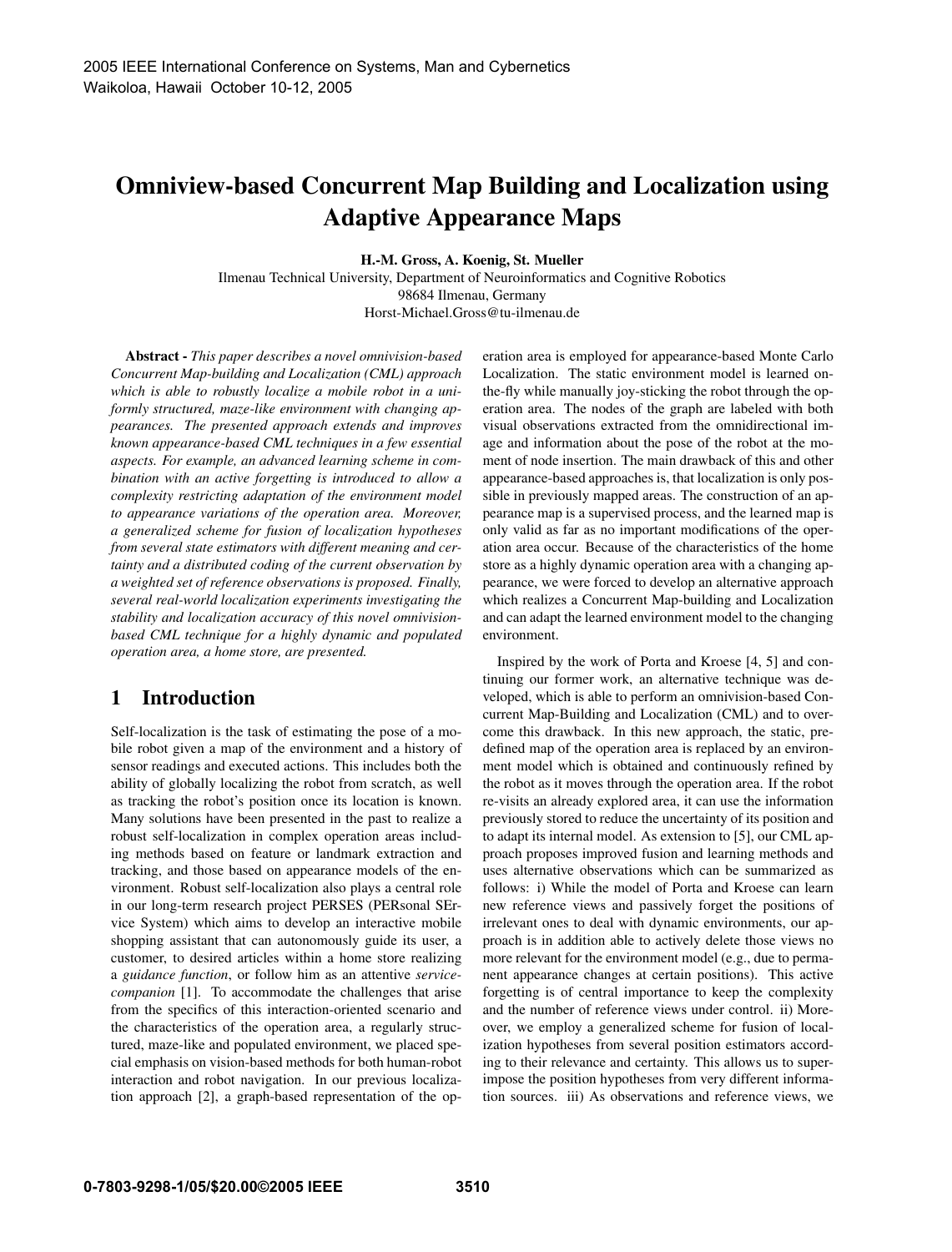

Figure 1: General idea of our Concurrent Map-building and Localization (CML) approach, from the modeling point of view closely related to [5]. In both approaches, Mixtures of Gaussians (MoG) are used to represent both the robot's state  $\boldsymbol{x}_t = (x_t, y_t, \phi_t)^T$  in the environment (left) and to learn an environment model (right). The blue highlighted aspects "Fusion", "Map Update" and "Weighted superposition" mark the focus of this paper.

use panoramic  $360^\circ$  images, so-called omniviews, which describe a certain position in the environment under all possible heading directions of the robot. Therefore, this type of visual input is preferred to describe the appearance of a position. iv) To determine the reference observations taken by the robot in positions visited earlier, often a crisp 1-of-N mapping from the current observation to the best fitting internal representation is used. Our approach, however, employs a distributed coding, which uses a set of most similar reference observations to describe the current observation and to model the position hypothesis by a weighted superposition of the corresponding position estimations.

In the following section, we first introduce the necessary mathematical background of the CML technique. After that, we describe specific aspects of our omniview-based CML approach with direct relevance for active adaptation of the environment model. Finally, we present encouraging experimental results obtained with our CML system during localization experiments in the home store and conclude summarizing our work and pointing direction for further experiments.

## **2 Advanced CML approach**

The basic CML approach of Porta and Kroese proposed recently [5] is a promising technique to simultaneously build an appearance-map of the environment and to use this map, still under construction, to improve the localization of the robot. Both in their and our system, the robot's state  $x_t =$  $(x_t, y_t, \phi_t)^T$  in the environment is represented by a Mixture of Gaussians (MoG) (see Fig. 1, left). In general, a mixture  $X_t = \{(\boldsymbol{\mu}_t^i, \boldsymbol{C}_t^i, w_t^i)|i \in [1,N]\}$  is a set of partial hypotheses in form of single Gaussians with center  $\mu_t^i$  and covariance matrix  $C_t^i$ . The weights  $w_t^i$  ( $0 < w_t^i \le 1$ ) provide information on the certainty of the partial hypotheses. With that, the current state of a robot is described as

$$
p(\boldsymbol{x}_t|\boldsymbol{x}_{t-1},\boldsymbol{u}_t,\boldsymbol{y}_t) = p(\boldsymbol{x}_t) = \sum_{i=1}^N w_t^i \phi(x|\boldsymbol{\mu}_t^i,\boldsymbol{C}_t^i)
$$
 (1)

with  $x_{t-1}$  as last state,  $u_t$  as motion information, and  $y_t$ as current observation. In the following, the conditional terms are left out, the global localization hypothesis is simply called  $p(x_t)$  to simplify matters. The generation of the current localization hypothesis  $p(x_t)$  is the result of a fusion of several state hypotheses coded as MoG. Given the last state hypothesis  $p(x_{t-1})$ , the propagation of the motion data  $u_t$  by the motion model leads to a first hypothesis  $p(x_t|\mathbf{u}_t, \mathbf{x}_{t-1}) = p(x_t|\mathbf{u}_t)$  for the current state. In the following, this hypothesis has to be fused with other state hypotheses, e.g.  $p(x_t|y_t)$  which results from the environment model using the current observation  $y_t$ , or state hypotheses from other sources of information  $p(x_t)...$  (see Fig. 1 and 2 middle). This requires an advanced fusion scheme in order to allow a weighted superposition of several information sources with different meaning, considering such aspect like reliability or stability of the hypotheses.

#### **2.1 Fusion of state hypotheses**

To fuse the two hypotheses generated by the motion model and the environment model (see Fig. 2, a-e), at first corresponding Gaussians in both hypotheses  $a \in p(x_t|\boldsymbol{u}_t)$  and  $b \in p(\mathbf{x}_t|\mathbf{y}_t)$  representing similar positions are determined. As proposed by [5], this is done by a simple criterion based on the Mahalanobis distance in *State Space*:

$$
D(a,b) = \begin{cases} 1 & \text{: } (\boldsymbol{\mu}_a - \boldsymbol{\mu}_b) \left( \boldsymbol{C}_a + \boldsymbol{C}_b \right)^{-1} (\boldsymbol{\mu}_a - \boldsymbol{\mu}_b) < \gamma \\ 0 & \text{: } else \end{cases} \tag{2}
$$



Figure 2: Advanced fusion of several state hypotheses: state hypothesis generated by the last estimation and moved according to the motion data and the motion model (top, a-c), new observationbased state hypothesis from environment model (middle, d-e), and additional state hypotheses suggested by other position estimators (bottom) can be superimposed and merged to a new distribution coding the current state hypothesis (right).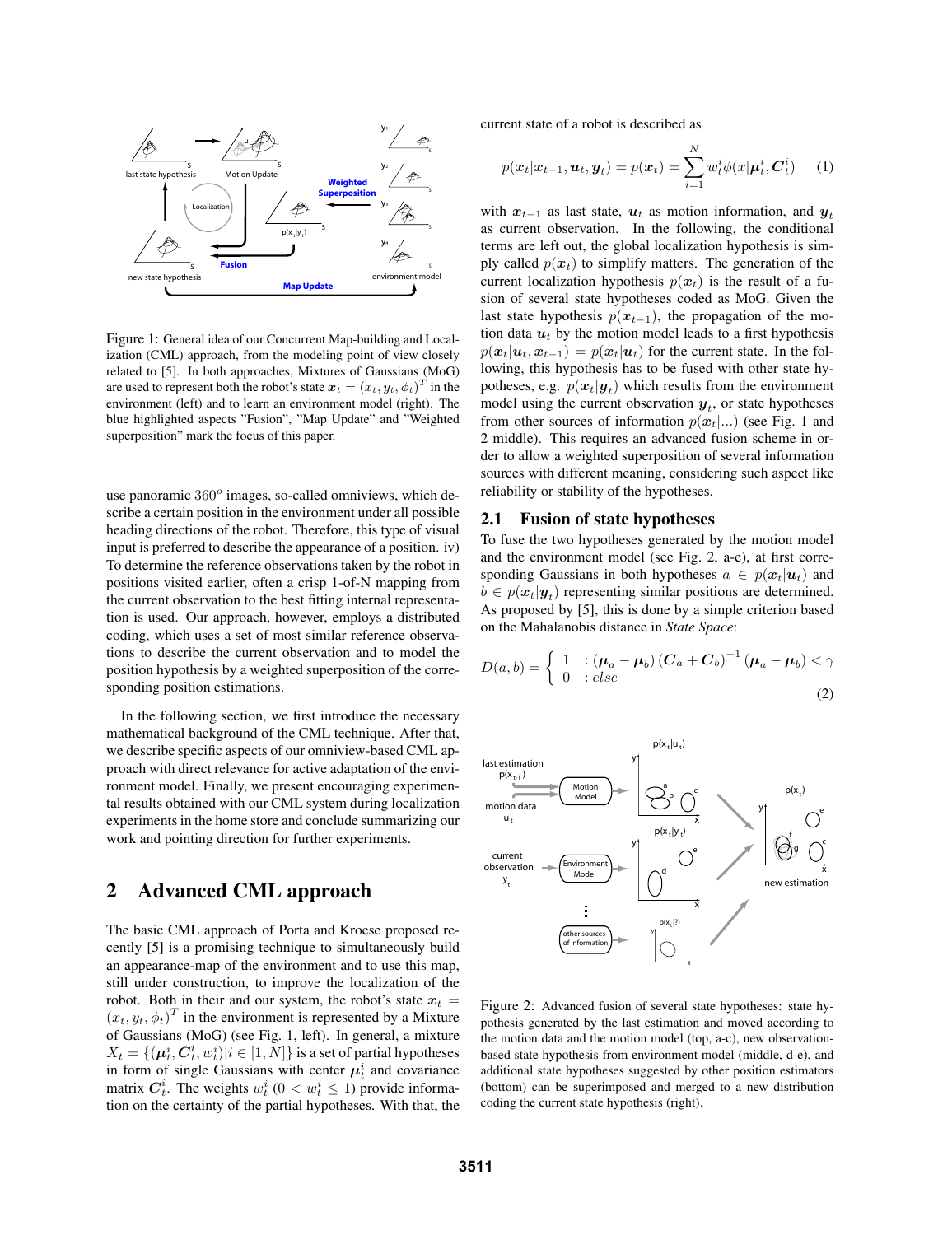If  $D(a, b) = 1$ , the two corresponding Gaussians are merged by Covariance Intersection similar to [4]. The objective of this fusion is to minimize the variance of the resulting distribution. Therefore, the resulting Gaussian gets the following parameters:

$$
C = ((1 - \alpha) C_a + \alpha C_b)^{-1}
$$
 (3)

$$
\mu = C \left[ (1 - \alpha) C_a^{-1} \mu_a + \alpha C_b^{-1} \mu_b \right] \tag{4}
$$

The control parameter  $\alpha$  determines which Gaussian dominates the merging result. Alternative to [5], we take the weights  $w_a$  and  $w_b$  of both Gaussians into account to realize a weighted fusion:

$$
\alpha = \frac{w_b \, det(\mathbf{C}_a)}{w_b \, det(\mathbf{C}_a) + w_a \, det(\mathbf{C}_b)}
$$
(5)

To determine the new weights  $w<sup>i</sup>$  of the resulting Gaussians, a little bit effort is needed because one component can have more than one corresponding counterpart (e.g. component d in Fig. 2). For this purpose, for each Gaussian first the weights of all corresponding Gaussians within the allowed neighborhood (i.e., all components with  $D(a, b) = 1$ ) is determined:

$$
\hat{w}_a = \sum_{j|D(a,j)=1} w_{p}^j(x|y) \tag{6}
$$

$$
\hat{w}_b = \sum_{j|D(j,b)=1} w_{p(\boldsymbol{x}|\boldsymbol{u})}^j \tag{7}
$$

With that, the weight  $w<sup>i</sup>$  of the Gaussian is given by

$$
w^i = w_a \frac{w_b}{\hat{w}_a} + w_b \frac{w_a}{\hat{w}_b} \tag{8}
$$

Gaussians in  $p(x_t|\mathbf{y}_t)$  and  $p(x_t|\mathbf{u}_t)$  without a counterpart in the other distribution (see Fig. 2, components c and e) are simply copied into the resulting MoG. This way, also completely new hypotheses can be integrated. After this first fusion, the resulting MoG could be fused again with another state hypothesis to integrate further information sources (see Fig. 2 bottom). This has to be done, however, still before the final weight normalization to preserve a similar influence of all sources of information. During the final normalization of the resulting MoG, the weights of all unsupported components will be reduced passively. This way, their certainty is continuously reduced, and after a number of update cycles they can be deleted. To simplify the resulting MoG, overlapping adjacent Gaussians can be merged to a single Gaussian similar to the method described in section 2.3.

Afterwards, the resulting MoG coding the new state hypothesis  $p(x_t)$  (see Fig. 1, bottom left or Fig. 2, right) is used for updating the environment model. Only unimodal hypotheses are employed for this update step, otherwise the reconstruction of states between two consecutive, unimodal hypotheses takes place according to [5]. Experiments showed that this update must be delayed to avoid a positive feedback between state estimation and environment model and vice versa. In this case, the changed  $p(x_t|\mathbf{y}_t)$  would directly influence  $p(x_t)$  after a short time. Thereto, observation-state estimation pairs  $(\mathbf{y}_t, p(\mathbf{x}_t))$  are stored in a short queue which is also used to buffer the time-consuming update operations of the environment model.

#### **2.2 Improved environment model**

The purpose of our improved environment model  $U$  is to allow an estimation of the current state  $x_t$  under the condition of the current observation  $y_t$  in a dynamic operation area with appearance variations. In our case,  $y_t$  represents the omnidirectional view in form of a describing feature vector. Inspired by the idea of [3], for feature extraction we use a Fourier transformation over averaged local view-segments of the omnidirectional image. This way, an efficient determination of rotation-invariant distances between the current view and the reference views is possible. The whole *Observation Space* is represented by a variable set of reference views  $y_i$ . To each  $y_i$  a learned MoG  $X_i$  in the *State Space* is assigned.

$$
U = \{(\bm{y}_i, X_i), i = 1, ..., R\}
$$
 (9)

Each  $X_i$  is coding all those positions in the operation area the respective observation was captured before.

$$
X_i = \{ (w_{ij}, \eta_{ij}, \mu_{ij}, C_{ij}) | j = 1, ..., M_i \}
$$
 (10)

Every component j in  $X_i$  has a weight  $w_{ij} > 0$  describing its certainty and relevance for the fusion operation. In contrast to the modeling of  $p(x)$  by a Mixture of weighted Gaussians, these weights do not need to sum up to one. Thus, the term  $\sum_{j=1}^{M_i} w_{ij}$  describes the total importance of the respective reference view  $y_i$  for the environment model.

In extension to [5], we explicitly want to consider and model appearance variations and fluctuations occurring at identical positions within the environment. Therefore, we had to introduce another control parameter  $\eta_{ij}$  that counts the number of observations at a position covered by a single Gaussian j. This parameter  $\eta_{ij}$  is necessary for a stable estimation of the distribution  $X_i$ . If, for example,  $X_i$  is the result of many fitting previous observations, the respective Gaussian j could accumulate a high  $\eta_{ij}$  value coding a stabile and reliable estimation. In this case, a single new position hypothesis will get less influence on the resulting distribution.

Given the current observation  $y_t$ , the localization hypothesis  $p(x_t|\mathbf{y}_t)$  can be simply generated by finding the most similar reference-view  $y_i$  in the model U, as proposed by [5]. However, to achieve a smoother approximation of the hypothesis  $p(x_t|\mathbf{y}_t)$ , in our approach we realize a weighted superposition of several position hypotheses. To be precise, we superimpose the position hypotheses  $X_i$  of all that reference views  $y_i$  most similar to the current observation  $y_t$ in the *Observation Space*. As illustrated in Fig. 3-top left, only those reference-views are considered in this superposition whose distance to the current observation is lower than the limit distance  $E^{max}$ . Therefore, a similarity measure  $S(\mathbf{y}_t, \mathbf{y}_i)$  was introduced which is 1.0 for a perfect matching and continuously decreases to zero up to the  $E^{Max}$ . The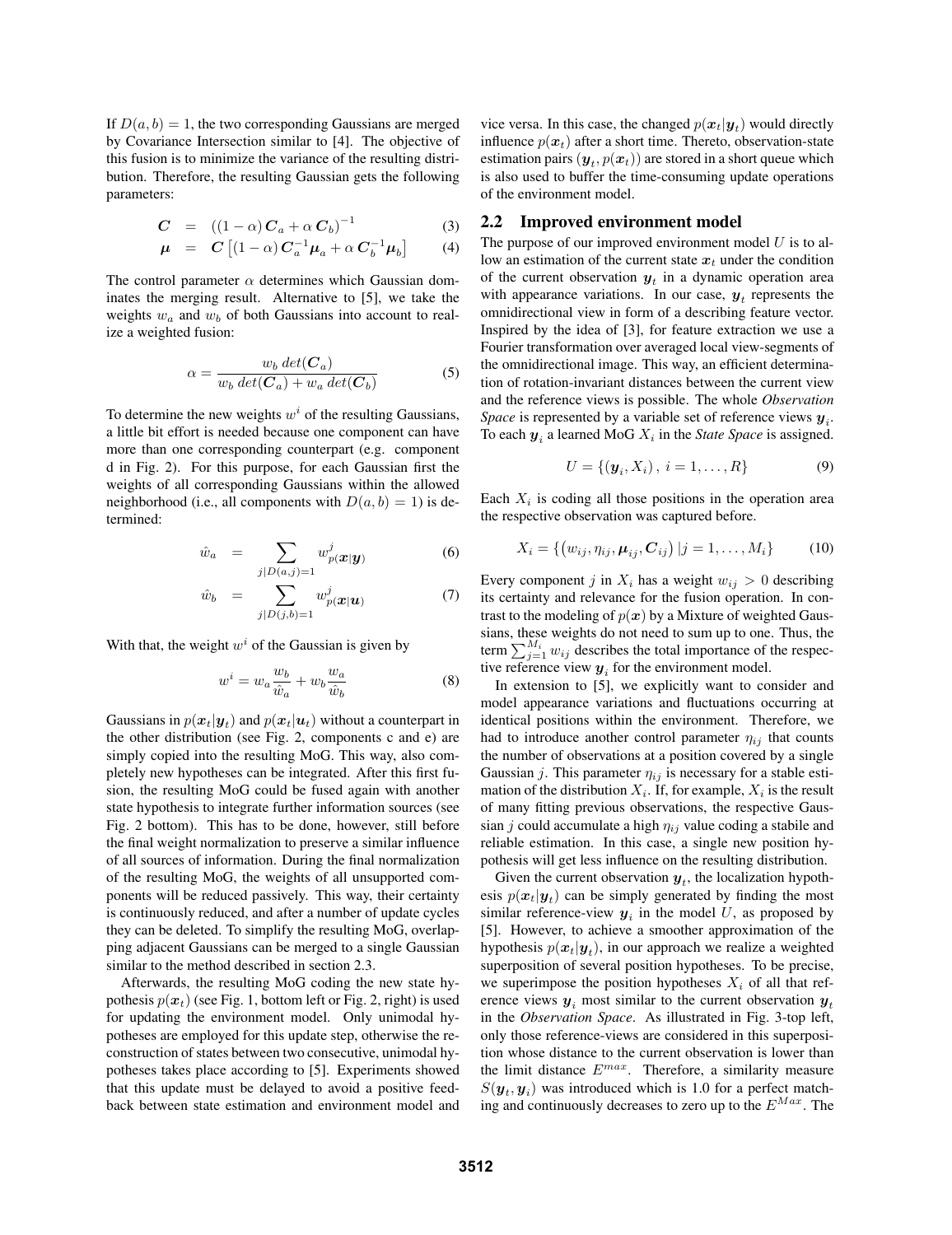final state hypothesis  $p(x_t|\mathbf{y}_t)$  is computed as weighted sum over all  $X_i$  whereas the individual weights  $w_{ij}$  of the Gaussians are multiplied by the similarity values  $S(\mathbf{y}_t, \mathbf{y}_i)$  of the respective reference views.

Because the heading direction of the robot only results in a rotated omniimage (under the prerequisite the camera is mounted coaxial to the center of rotation), the comparison of views is invariant against different directions. Therefore, the orientation components of the selected MoG  $X_i$  only have to be rotated to refer the current view. The best matching rotation angle can be simply determined by the maximum cross-correlation between  $y_t$  and  $y_i$  over the angle.

#### **2.3 Updating the environment model**

While using the model for generation of state hypotheses, new observations are made that must be integrated. In the simplest case, the model is only updated by pairs of observation  $y_t$  and unimodal state distribution  $p(x_t)$ , i.e. a single Gaussian  $\phi(\mathbf{x}|\boldsymbol{\mu}_t, \boldsymbol{C}_t)$ . A dynamic environment and the arising stability requirements, however, need a more complex update regime that has to take into consideration the following premises: i) one observation can only be generated by one position in the area and ii) each position does only show one appearance at a time. Therefore, the update of the environment model is typically carried out in three phases.

*1) Insertion of a new reference view:* If the feature distance between the current observation and all learned reference views is larger than the limit distance  $E^{max}$ , the current observation  $y_t$  has to be stored as a new reference view  $y_n$ . Initially, the position estimation  $X_n$  of this new referenceview is empty, in the further course of learning state hypotheses are inserted (see next point).

*2) Update of the Mixtures of Gaussians:* A new Gaussian representing the current state hypothesis  $p(x_t)$  is added to the already existing Gaussian Mixtures  $X_i$  using the similarity values  $S(\mathbf{y}_t, \mathbf{y}_i)$  mentioned above as gain control. The basic idea behind this update step is as follows: since each  $X_i$  is the result of all former observations, a balanced insertion of new Gaussians has to be realized. Therefore, if a new component  $k$  has to be inserted into  $X_i$  with the describing parameters  $(w_{ik}, \eta_{ik}, \mu_t, C_t)$ , the initial weight  $w_{ik}$  is set to zero, i.e. this Gaussian still is without relevance for the MoG at the beginning. The initial observation counter  $\eta_{ik}$  is set to a value describing the ratio between the current similarity value and the sum over the similarity values of all reference-views:

$$
\eta_{ik} = \frac{S(\boldsymbol{y}_i, \boldsymbol{y}_t)}{\sum_{l=1}^R S(\boldsymbol{y}_l, \boldsymbol{y}_t)}\tag{11}
$$

The resulting MoG can be simplified by a merging of similar components to a single one, where the parameters  $\eta$  and w of the involved Gaussians have to be summed up. If two Gaussians  $n$  and  $m$  fulfill the following distance criterion:

$$
(\boldsymbol{\mu}_{in} - \boldsymbol{\mu}_{im})^T (\boldsymbol{C}_{in} + \boldsymbol{C}_{im})^{-1} (\boldsymbol{\mu}_{in} - \boldsymbol{\mu}_{im}) < \delta \quad (12)
$$

they are reduced to a single Gaussian  $k$  replacing  $n$  and  $m$ with the new mean

$$
\mu_{ik} = \eta_{in} \mu_{in} + \eta_{im} \mu_{im} \tag{13}
$$



Figure 3: Schematic illustration of the weight updating in the Environment Model in three phases: (**Phase 1**) given are the old model and the new observation  $y_t$  to be inserted (top left) and its current position estimation  $p(x_t)$  (bottom right); (Phase 2) at first, similarities between the Gaussians in  $X_i$  and  $p(x_t)$  are determined; (**Phase 3**) the similarity of observation  $y_t$  and known reference views  $y_i$  decides how the certainty weights of the Gaussians have to be adapted (see equations (16)-(19))

and the new covariance matrix

$$
C_{ik} = \eta_{in} (C_{in} + (\mu_{in} - \mu_{ik})(\mu_{in} - \mu_{ik})^T)
$$
  
+ 
$$
\eta_{im} (C_{im} + (\mu_{im} - \mu_{ik})(\mu_{im} - \mu_{ik})^T)
$$
(14)

The resulting new Gaussian  $k$  approximates the weighted sum of the two density functions. Because  $\eta_{ik}$  is increased for each fitting observation, the influence of a single update step decreases with time, and the MoG stabilizes gradually.

*3) Adaptation of the Gaussian's weights:* Now, the certainty weights  $w_{ij}$  of the Gaussians are updated according to the premises introduced above. For this, first the feature distances  $E(\mathbf{y}_t, \mathbf{y}_i)$  and smilarities  $S(\mathbf{y}_t, \mathbf{y}_i)$  in the *Observation Space* are determined as described earlier (see Fig. 3, top left). Furthermore, the similarity of each Gaussian  $j$  in  $X_i$  to the single Gaussian describing the unimodal current state  $p(x_t)$  is determined by means of the Mahalanobis distance (see Fig. 3, bottom left)

$$
d(\boldsymbol{\mu}_a, \boldsymbol{\mu}_b) = (\boldsymbol{\mu}_t - \boldsymbol{\mu}_{ij})^T (\boldsymbol{C}_t + \boldsymbol{C}_{ij})^{-1} (\boldsymbol{\mu}_t - \boldsymbol{\mu}_{ij})
$$
 (15)

Now, the weights  $w_{ij}$  of every Gaussian j in all  $X_i$  are adapted, if one of the following conditions is fulfilled:

1. *Weight increasing:* If  $y_t$  belongs to this reference observation  $(E(\mathbf{y}_t, \mathbf{y}_i) < E^{max})$  and the current position estimation  $p(x_t)$  resembles the Gaussian currently considered  $(d(\mu_t, \mu_{ij}) \leq d^{max})$  then the weight of this Gaussian is increased with  $\beta$  as learning rate (see Fig. 3, top right - left Gaussian in  $X_1$ :

$$
w_{ij} := \beta S(\boldsymbol{y}_t, \boldsymbol{y}_i) + (1 - \beta S(\boldsymbol{y}_t, \boldsymbol{y}_i))w_{ij} \qquad (16)
$$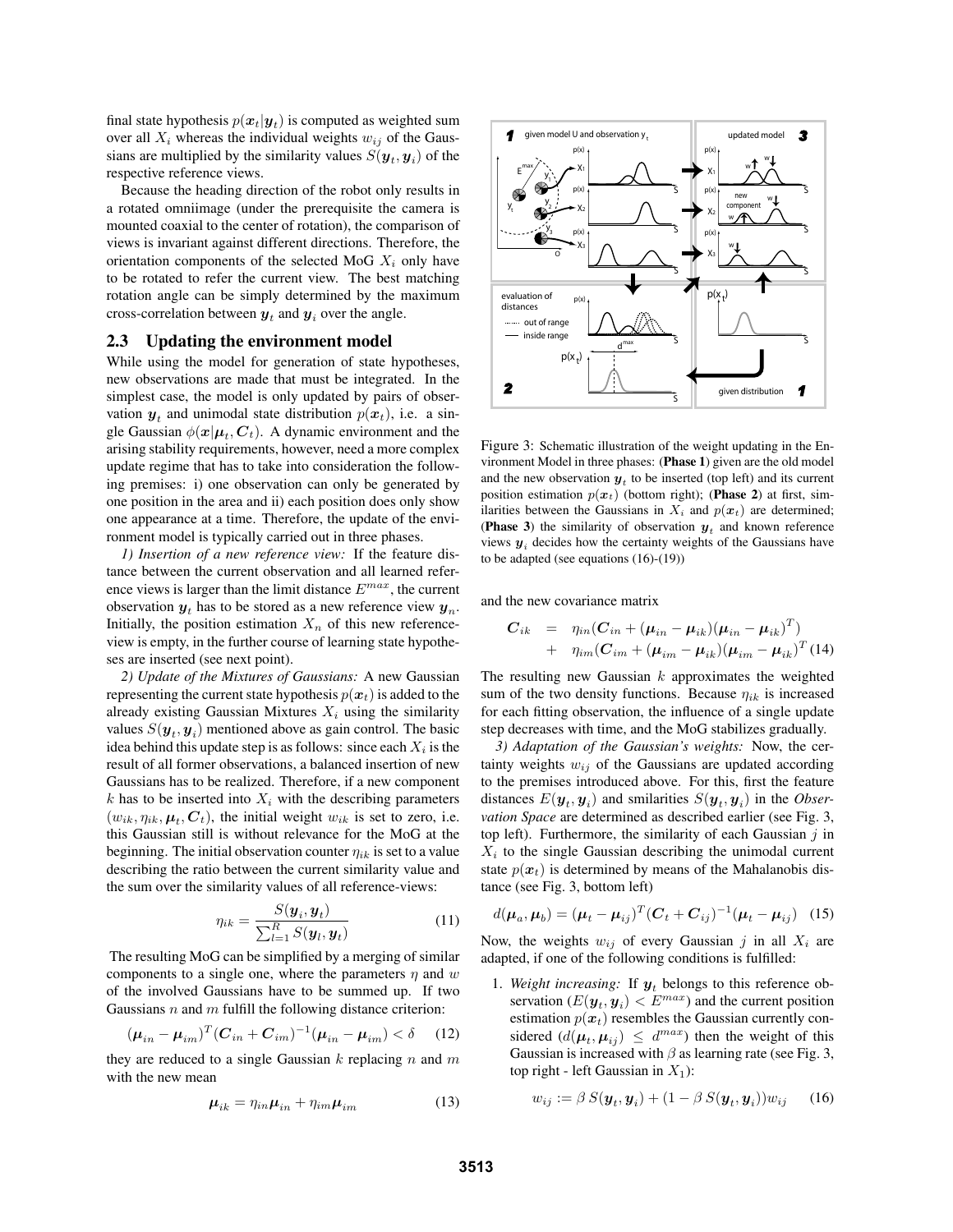2. *Passive forgetting:* If  $y_t$  is matching the reference observation  $(E(\mathbf{y}_t, \mathbf{y}_i) < E^{max})$  but the considered Gaussian j of  $X_i$  does not match to  $p(x_t)$  ( $d(\mu_t, \mu_{ii})$ )  $d^{max}$ ), then the weight of the respective Gaussian must be decreased as follows (see Fig. 3, top right - right Gaussians in  $X_1$  and  $X_2$ ):

$$
w_{i,j} := (1 - \beta S(\boldsymbol{y}_t, \boldsymbol{y}_i)) w_{ij} \tag{17}
$$

3. Active forgetting: If reference observation  $y_i$  doesn't match  $y_t$  ( $E(y_t, y_i)$  >=  $E^{max}$ ) but has a component j at the same  $(x, y)$ -position as  $p(x_t)$  with  $(d^{Euclid_{xy}}(\mu_t, \mu_{ij}) < d^{max})$  then the respective weight has to be decreased too, to gradually forget former observations at this position, which will not appear again (see Fig. 3, top right - left Gaussian in  $X_3$ ):

$$
w_{ij} := (1 - b)w_{ij} \tag{18}
$$

where  $b$  is a function of distance, and the variances of  $p(x_t)$  determine the speed of forgetting:

$$
b = \beta_{for} \cdot max \left\{ 1 - \frac{d^{Euklid_{xy}}(\mu_t, \mu_i)}{d^{for}}; 0 \right\} \frac{d^{gain}}{\sigma_x + \sigma_y}
$$
\n(19)

To consider uncertainty in the position of the new observation, the forgetting rate is modulated by the variances  $\sigma_x$  and  $\sigma_y$ . So the forgetting of former hypotheses happens slower if the new observation influences a wider spatial area in the *State Space*. The necessary parameters  $\sigma_x^2$  and  $\sigma_y^2$  are extracted from the main diagonal of  $C_t$ . Parameter  $d^{for}$  determines the maximum spatial area within forgetting takes place, while  $d<sup>gain</sup>$  controls the dependency of forgetting rate on the variances.

After updating, Gaussians with too low weights are removed in  $X_i$  and, as consequence of this, all reference views with empty  $X_i$  are deleted. This way, the last update rule realizes a limited number of Gaussians in a restricted local area. Moreover, it guarantees, that old, irrelevant observations at those positions with variable appearances can be replaced by new ones. By means of this forgetting, the complexity of the algorithm, which is determined by the number of reference views, is linear in the area the robot is operating in. If a former observation, however, should appear again at the same position, it can be inserted as a new observation into the environment model again.

## **3 Experiments and results**

We first investigated the general learning and localization capabilities of our algorithm in a static operation area, a part of the home store with a size of 25m by 10m. Figure 6 shows the localization path determined by our CML approach (blue curve, 7 laps around goods shelves). Observable is a localization displacement to the reference positions (gray/yellow curve) growing with distance to the initial position. The reason for this behavior is the erroneous odometry used during the first lap for building the initial environment model.



Figure 4: Localization results of our vision-based CML approach in the operation area, a part of the home store. The initial position lies in the upper part of the left hallway (top left). As reference for visualization, the gray/yellow path shows the true position (ground truth), while the dark/blue one depicts the localization estimates.

This is a general problem of this class of CML-approaches, but in the field we want to apply this technique this problem is secondary. In our desired application, the autonomous navigation in a home store, the main task is not to build a model of a completely unknown area but to continuously adapt the model learned before to a changing environment. While building the map for the first time, supplementary localization information could be given to achieve a higher initial precision (e.g., by a manual position calibration at the edges of the operation area).

In the following experiment, the behavior of the actively forgetting environment model in an operation area showing highly dynamic effects is examined. To construct such a demanding situation, we executed a long-term experiment in our institute building. Here, we could actively influence the appearances of local surroundings by switching the lights and closing the curtains. The results of this experiment clearly demonstrate the merits of our model (see table 1). Using a model similar to the one presented in [5], the number of reference views was growing continuously as long as the environment was changed ( $\rightarrow$  CML with passive forgetting). Our approach  $(\rightarrow$  CML with active forgetting) is able to better handle the situation by replacing irrelevant reference views by new ones, leading to a limited number of references for this restricted operation area. Based on these encouraging lab results, we then investigated the active adaptation of the environment model and the resulting localization accuracy under realistic home store conditions, i.e. with customers and employees walking through the operation area, rearranged or cleared out goods shelves, and other dynamic changes (illumination, etc.). To increase the dynamic effects, two data sets

Table 1: Comparison of the number of learned reference views required for a continuously changing environment (10m x 15m): CML with passive forgetting (similar to [5]) versus CML with active forgetting and replacing of irrelevant reference views.

|                         | localization steps |      |      |      |
|-------------------------|--------------------|------|------|------|
|                         | 2000               | 4000 | 6000 | 8000 |
| CML w. passive forgett. | 1534               | 2835 | 4326 | 5560 |
| CML w. active forgett.  | 1253               | 1807 | 2096 | 2070 |